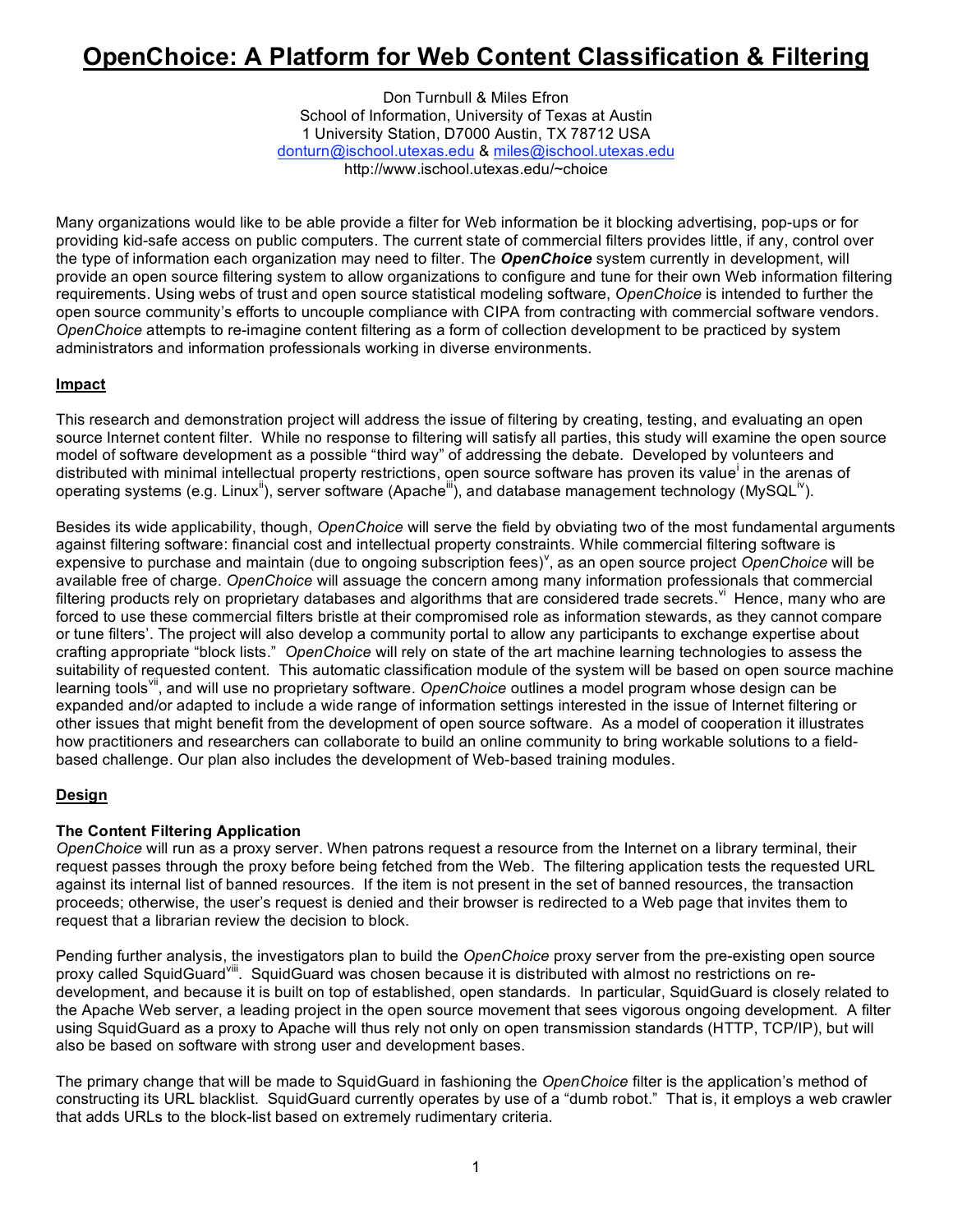To improve the system's accuracy, *OpenChoice* will submit the resultant blacklist to two forms of vetting to alleviate the problem of over-blocking. At the level of the filtering application improvement will come from the application of machine learning-based document analysis. After acquiring a new, putatively harmful URL, the application will estimate the likelihood (using state-of-the-art filtering technology) that the URL is actually harmful. Newly acquired URLs will thus be ranked according to the system's confidence that they are in fact harmful. This ranked list will then be vetted by a community of information professionals via the Web-based portal.

#### **The Web-Based Portal**

*OpenChoice* is predicated on the idea that a judicious combination of automated filtering and human judgment will lead to a superior filter and a feeling of professional investment on the part of librarians. To foster these goals, volunteer librarians, system administrators, users and computer scientists will contribute to the performance of *OpenChoice* by voting on the appropriateness of the system's newly-acquired questionable URLs. The goal of the portal is to encourage everyone to take an active role in crafting *OpenChoice*'s configuration. Users of the portal will participate by creating personal system accounts. When a user logs into the system, he or she will see a ranked list of those resources most in need of human review (i.e. those that the learning algorithm is least confident about). The user will then "vote" on as many of these URLs as he or she desires. Once the votes on a particular URL reach a critical mass of consensus, that URL is added to the canonical *OpenChoice* blacklist. All additions are subject to future review at the suggestion of any community member.

A potential objection to this vetting process is that the blacklist's quality might be open to sabotage from the volunteer editing process. To obviate this problem, the system will rely on a trust model such as those used by contributor-run digital libraries<sup>ix</sup>. Under models of trust, each volunteer's contributions are implicitly judged by the community as a whole<sup>x</sup>. New editors enter the system with very little "clout"; their votes are considered provisional, pending review by established editors. As a user participates in the system over time, however, his or her clout increases if his or her votes are frequently in agreement with the mainstream of *OpenChoice* volunteers. Such models have shown been to organize information effectively and fairly. Systems based on so-called webs of trust have two distinct advantages. First, they use the collective efforts of a user community to improve the community's control over information. Second, they provide an incentive for members of the community to participate in the system's improvement by allocating social capital to those community members who participate meaningfully. Figure 1 depicts the flow of actions and information within the *OpenChoice* system:



**Figure 1: Information Flow within** *OpenChoice*

## **Outcomes**

The *OpenChoice* project will address this research question: Can open source models of software development produce and maintain an Web content filter that addresses the needs of practicing information professionals? Answering this question involves two high-level goals: 1) to develop an open source Internet content filter for libraries and 2) to develop software that allows a community to contribute to the development of the filter. This poster is intended as a first step in publicizing the project to garner a community of users, developers and volunteer editors. To determine the success of *OpenChoice*, multiple methods of evaluation, some of which are briefly described in the following table.